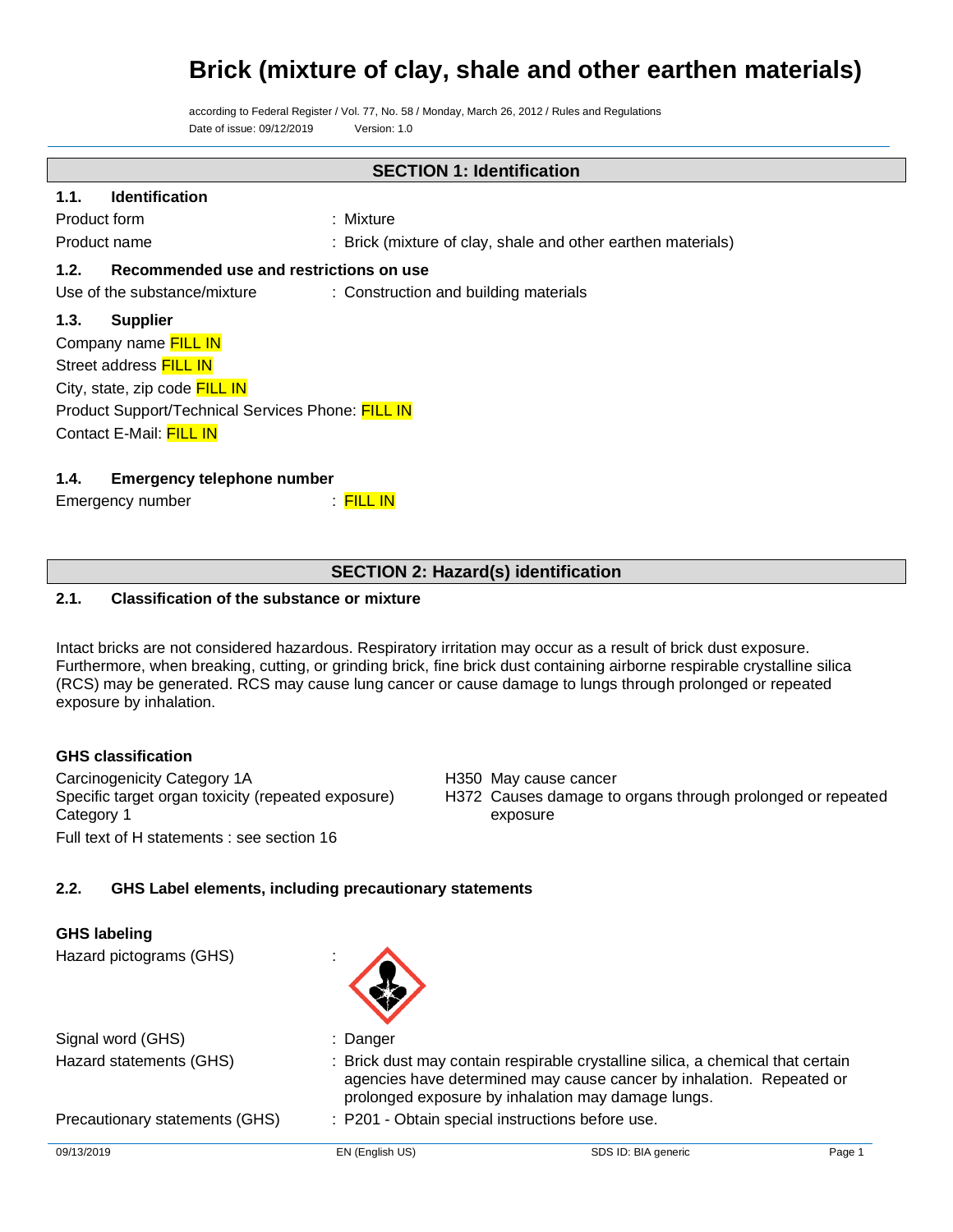Safety Data Sheet

according to Federal Register / Vol. 77, No. 58 / Monday, March 26, 2012 / Rules and Regulations

P202 - Do not handle until all safety precautions have been read and understood. P260 - Do not breathe dust. P264 - Wash hands thoroughly after handling. P270 - Do not eat, drink or smoke in areas where brick dust is present or is being generated. P280 - In case of dust production, wear respiratory protection, eye protection, face protection. P308+P313 - If exposed or concerned: Get medical advice/attention. Rinse eyes if dust enters eyes and seek medical attention if eye irritation persists. P405 - Control access to storage areas with potential for dust exposure. P501 - Dispose of contents/container in accordance with local, regional, national and/or international regulation

## **2.3. Other hazards which do not result in classification**

Other hazards not contributing to the classification : Dust particles may cause eye irritation by mechanical agitation.

## **2.4. Unknown acute toxicity (GHS)**

65-100 % of the mixture consists of ingredient(s) of unknown acute toxicity (Oral) 65-100 % of the mixture consists of ingredient(s) of unknown acute toxicity (Dermal) 65-100 % of the mixture consists of ingredient(s) of unknown acute toxicity (Inhalation (Dust/Mist))

## **SECTION 3: Composition/Information on ingredients**

## **3.1. Substances**

Not applicable

## **3.2. Mixtures**

| <b>Name</b>              | <b>Product identifier</b> | $\%$   |
|--------------------------|---------------------------|--------|
| Aluminum silicate        | (CAS-No.) 1327-36-2       | 50-85% |
| Silicon dioxide (quartz) | (CAS-No.) 14808-60-7      | 15-40% |

Full text of hazard classes and H-statements : see section 16

|                                                                 | <b>SECTION 4: First-aid measures</b>                                                                                                               |  |  |
|-----------------------------------------------------------------|----------------------------------------------------------------------------------------------------------------------------------------------------|--|--|
| Description of first aid measures<br>4.1.                       |                                                                                                                                                    |  |  |
| First-aid measures after inhalation                             | : Dust from this product may cause irritation to the respiratory tract. Remove<br>person to fresh air and keep comfortable for breathing.          |  |  |
| First-aid measures after skin contact                           | : Wash skin with mild soap and water.                                                                                                              |  |  |
| First-aid measures after eye contact                            | : IF IN EYES: Rinse cautiously with water for several minutes. Remove<br>contact lenses, if present and easy to do. Continue rinsing.              |  |  |
| First-aid measures after ingestion                              | : Not expected to present a significant ingestion hazard under anticipated<br>conditions of normal use.                                            |  |  |
| Most important symptoms and effects (acute and delayed)<br>4.2. |                                                                                                                                                    |  |  |
| Symptoms/effects                                                | : Dust from this product may cause damage to organs (lungs) through<br>prolonged or repeated exposure (Inhalation). May cause cancer (Inhalation). |  |  |
| Symptoms/effects after inhalation                               | : Dust from this product may cause irritation to the respiratory tract.                                                                            |  |  |
| Symptoms/effects after eye contact                              | : Dust particles may cause eye irritation by mechanical agitation.                                                                                 |  |  |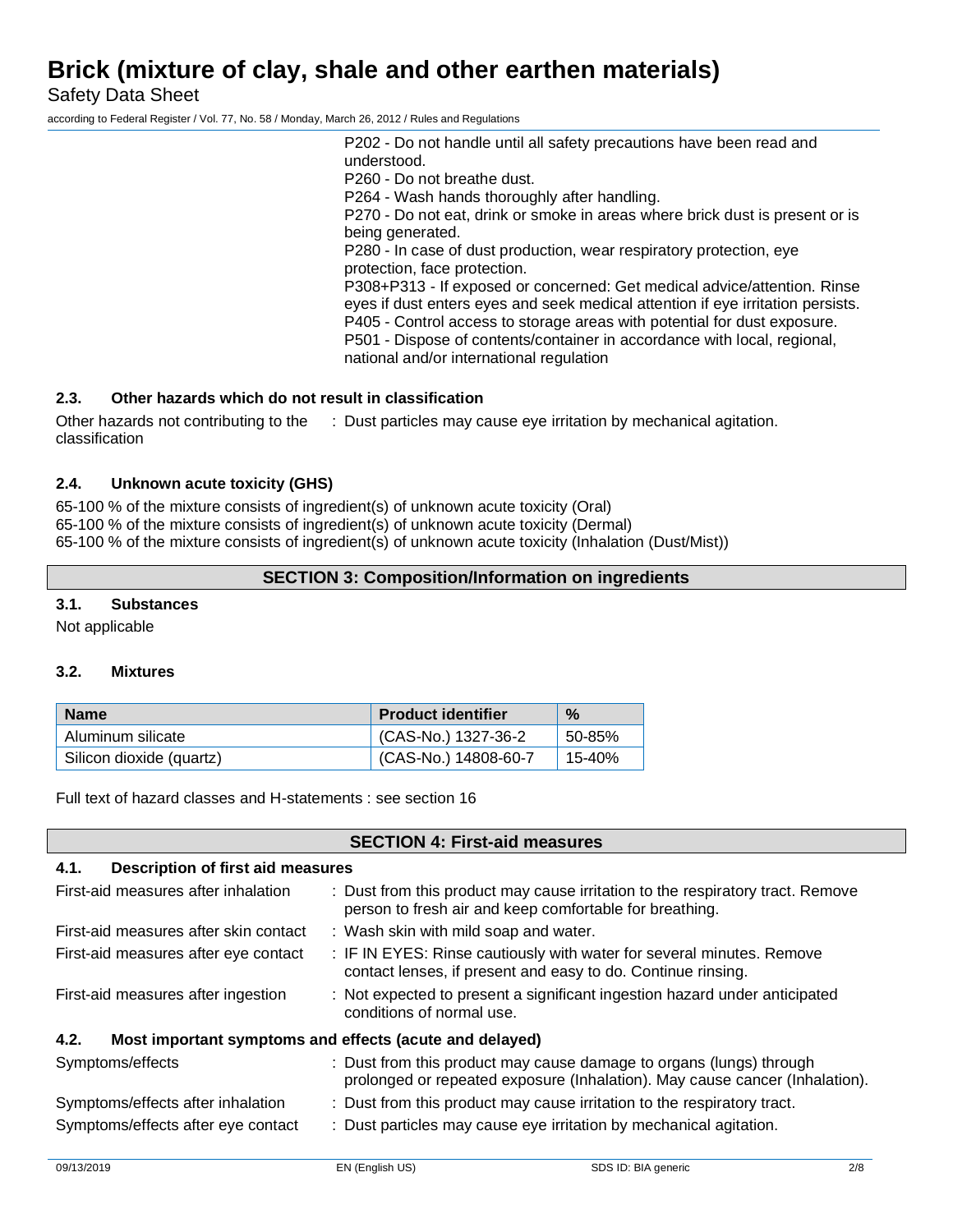Safety Data Sheet

according to Federal Register / Vol. 77, No. 58 / Monday, March 26, 2012 / Rules and Regulations

## **4.3. Immediate medical attention and special treatment, if necessary**

Treat symptomatically.

#### **SECTION 5: Fire-fighting measures**

#### **5.1. Suitable (and unsuitable) extinguishing media**

Suitable extinguishing media : The product is not flammable. Use water spray (fog), foam, dry powder, or carbon dioxide, as appropriate for surrounding fire and materials.

## **5.2. Specific hazards arising from the chemical**

No additional information available

#### **5.3. Special protective equipment and precautions for fire-fighters**

Protection during firefighting : Do not attempt to take action without suitable protective equipment. Selfcontained breathing apparatus. Complete protective clothing.

#### **SECTION 6: Accidental release measures**

#### **6.1. Personal precautions, protective equipment and emergency procedures**

Emergency procedures : Do not breathe dust.

#### **6.1.2. For emergency responders**

Protective equipment : Do not attempt to take action without suitable protective equipment. For further information refer to section 8: "Exposure controls/personal protection".

## **6.2. Environmental precautions**

Contains no substances known to be hazardous to the environment.

## **6.3. Methods and material for containment and cleaning up**

| Methods for cleaning up | : Mechanically recover the product. Minimize generation of dust. Sweep<br>spilled substance into containers only after adding moisture or a dust<br>suppressant; do not dry sweep dust. |
|-------------------------|-----------------------------------------------------------------------------------------------------------------------------------------------------------------------------------------|
| Other information       | : Dispose of materials or solid residues at an authorized site.                                                                                                                         |

## **6.4. Reference to other sections**

For further information refer to section 13.

| <b>SECTION 7: Handling and storage</b>       |                                                                                                                                                                                                                                                                                              |  |
|----------------------------------------------|----------------------------------------------------------------------------------------------------------------------------------------------------------------------------------------------------------------------------------------------------------------------------------------------|--|
| 7.1.<br><b>Precautions for safe handling</b> |                                                                                                                                                                                                                                                                                              |  |
| Precautions for safe handling                | : Do not breathe dust. Use wet methods for breaking, cutting, or grinding<br>brick. Avoid dispersal of dust in the air (i.e. do not clear dust from surfaces<br>with compressed air or by dry sweeping). Ensure good ventilation of the<br>work station. Wear personal protective equipment. |  |

## **7.2. Conditions for safe storage, including any incompatibilities**

No additional information available

## **SECTION 8: Exposure controls/personal protection**

## **8.1. Control parameters**

| Silicon dioxide (quartz) (14808-60-7)      |                             |                     |     |
|--------------------------------------------|-----------------------------|---------------------|-----|
| USA - ACGIH - Occupational Exposure Limits |                             |                     |     |
| Local name                                 | Silica, crystaline - quartz |                     |     |
| ACGIH TLV (TWA) (mg/m <sup>3</sup> )       | $0.025 \,\mathrm{mg/m^3}$   |                     |     |
| 09/13/2019                                 | EN (English US)             | SDS ID: BIA generic | 3/8 |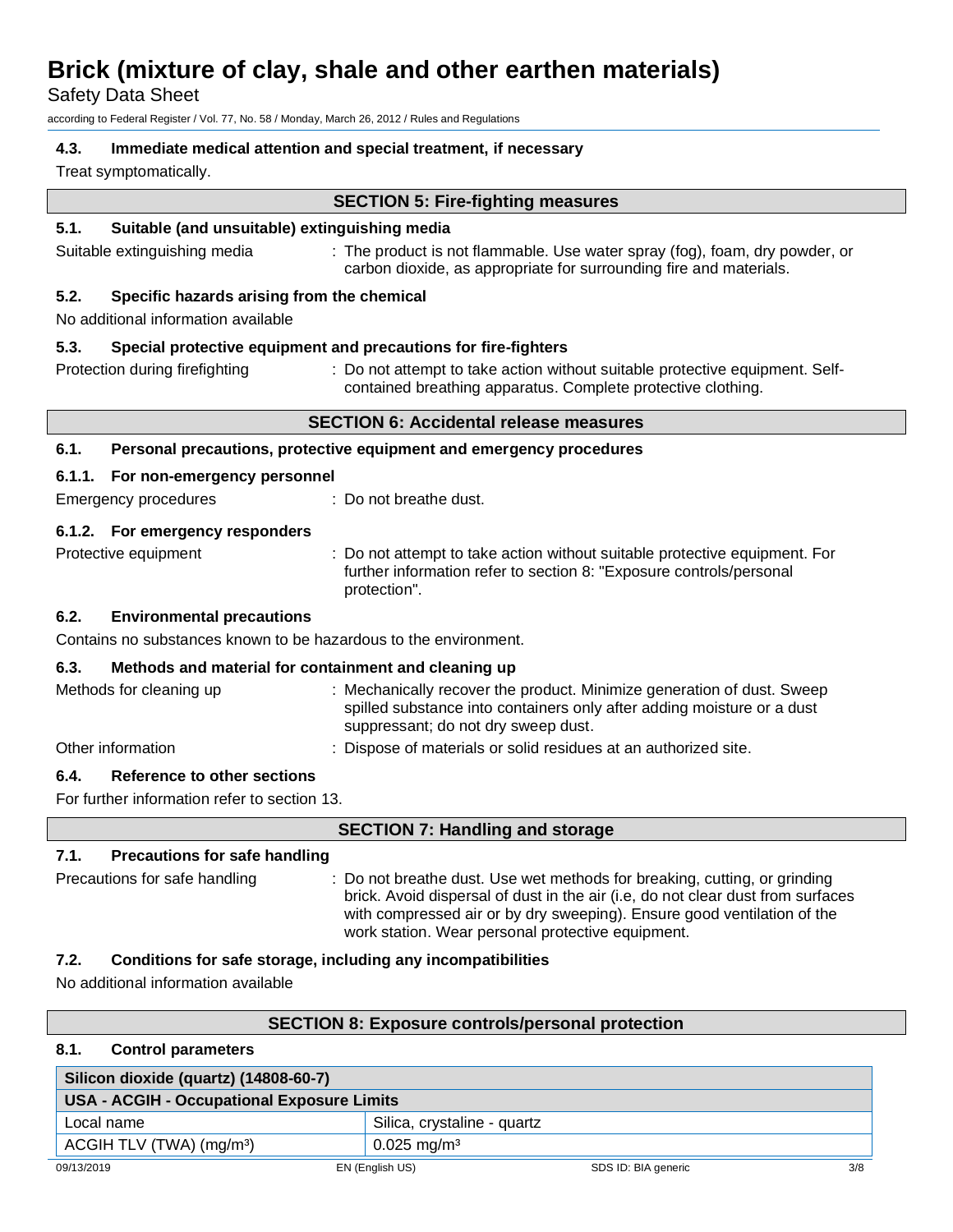Safety Data Sheet

according to Federal Register / Vol. 77, No. 58 / Monday, March 26, 2012 / Rules and Regulations

| Remark (ACGIH)                                   | (respirable particulate matter)                |  |
|--------------------------------------------------|------------------------------------------------|--|
| Regulatory reference                             | <b>ACGIH 2019</b>                              |  |
| <b>USA - OSHA - Occupational Exposure Limits</b> |                                                |  |
| Local name                                       | Respirble crystalline silica - quartz          |  |
| OSHA PEL (TWA) (mg/m <sup>3</sup> )              | $0.050$ mg/m <sup>3</sup>                      |  |
| OSHA AL (TWA) (mg/m <sup>3</sup> )               | $0.025$ mg/m <sup>3</sup>                      |  |
| Remark (OSHA)                                    | See 29 CFR 1910.1053, 1915.1053, and 1926.1153 |  |

| <b>Aluminum silicates</b>                         |                                         |  |  |
|---------------------------------------------------|-----------------------------------------|--|--|
| <b>USA - ACGIH - Occupational Exposure Limits</b> |                                         |  |  |
| Local name                                        | Aluminum, metal and insoluble compounds |  |  |
| ACGIH TWA $(mg/m3)$                               | 1.0 mg/m <sup>3</sup>                   |  |  |
| Remark (ACGIH)                                    | (respirable particulate matter)         |  |  |
| Regulatory reference                              | <b>ACGIH 2019</b>                       |  |  |

OSHA = Occupational Safety and Health Administration; PEL = Permissible Exposure Limit; TWA = time weighted average (over eight hours); AL = Action Limit; ACGIH = American Conference of Governmental Industrial Hygienists; TLV = Threshold Limit Value; mg/m<sub>3</sub> = milligrams per cubic meter of air

## **8.2. Appropriate engineering controls**

Appropriate engineering controls : Use wet methods for breaking, cutting, or grinding brick or to clean up brick dust. Avoid dispersal of dust in the air (i.e, do not clear dust from surfaces with compressed air or by dry sweeping). Ensure good ventilation of the work station.

## **8.3. Individual protection measures/Personal protective equipment**

## **Hand protection:**

Dust or chips may cause cuts or abrasions. Wear suitable gloves: leather gloves / cotton gloves

## **Eye protection:**

Dust or chips may cause cuts or abrasions. Wear chemical goggles or safety glasses / face shield during dust generating activities.

## **Respiratory protection:**

If exposure limits may be exceeded due to excessive dust, use NIOSH and/or MSHA approved respirator with High efficiency particulate air filter (HEPA filter).

| <b>SECTION 9: Physical and chemical properties</b> |                                                                                                 |                     |     |
|----------------------------------------------------|-------------------------------------------------------------------------------------------------|---------------------|-----|
| 9.1.                                               | Information on basic physical and chemical properties                                           |                     |     |
| Physical state                                     | :Solid                                                                                          |                     |     |
| Appearance                                         | : Bricks                                                                                        |                     |     |
| Color                                              | : Shale brick: red, or light brown to blue-black<br>Clay brick: red, black, white to light gray |                     |     |
| Odor                                               | : Odorless                                                                                      |                     |     |
| 09/13/2019                                         | EN (English US)                                                                                 | SDS ID: BIA generic | 4/8 |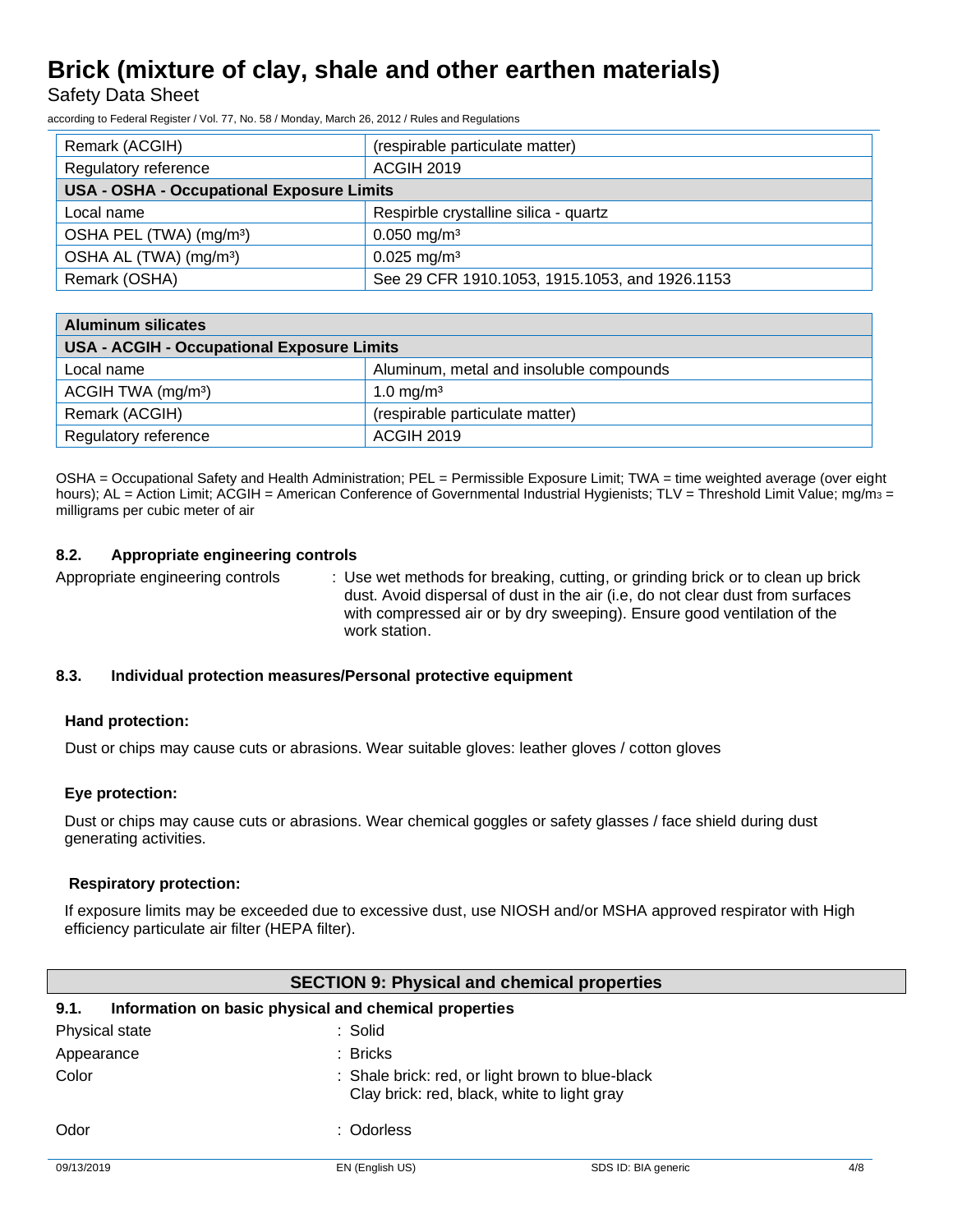Safety Data Sheet

according to Federal Register / Vol. 77, No. 58 / Monday, March 26, 2012 / Rules and Regulations

| Odor threshold                                 | : Not applicable           |
|------------------------------------------------|----------------------------|
| рH                                             | : Not applicable           |
| Melting point                                  | : No data available        |
| Freezing point                                 | : Not applicable           |
| Boiling point                                  | : No data available        |
| Flash point                                    | : Not applicable           |
| Relative evaporation rate (butyl<br>acetate=1) | : Not applicable           |
| Flammability (solid, gas)                      | : Non flammable            |
| Vapor pressure                                 | : Not applicable           |
| Relative vapor density at 20 °C                | : No data available        |
| Relative density                               | : No data available        |
| Solubility                                     | : Insoluble in water       |
| Log Pow                                        | : No data available        |
| Auto-ignition temperature                      | : Not applicable           |
| Decomposition temperature                      | : No data available        |
| Viscosity, kinematic                           | : No data available        |
| Viscosity, dynamic                             | : No data available        |
| <b>Explosion limits</b>                        | : Not applicable           |
| <b>Explosive properties</b>                    | : Product is not explosive |
| Oxidizing properties                           | : No oxidizing properties  |

## **9.2. Other information**

No additional information available

## **SECTION 10: Stability and reactivity**

## **10.1. Reactivity**

The product is non-reactive under normal conditions of use, storage and transport.

## **10.2. Chemical stability**

Stable under normal conditions.

## **10.3. Possibility of hazardous reactions**

No dangerous reactions known under normal conditions of use.

## **10.4. Conditions to avoid**

None under recommended storage and handling conditions (see section 7).

## **10.5. Incompatible materials**

No additional information available

## **10.6. Hazardous decomposition products**

Under normal conditions of storage and use, hazardous decomposition products should not be produced.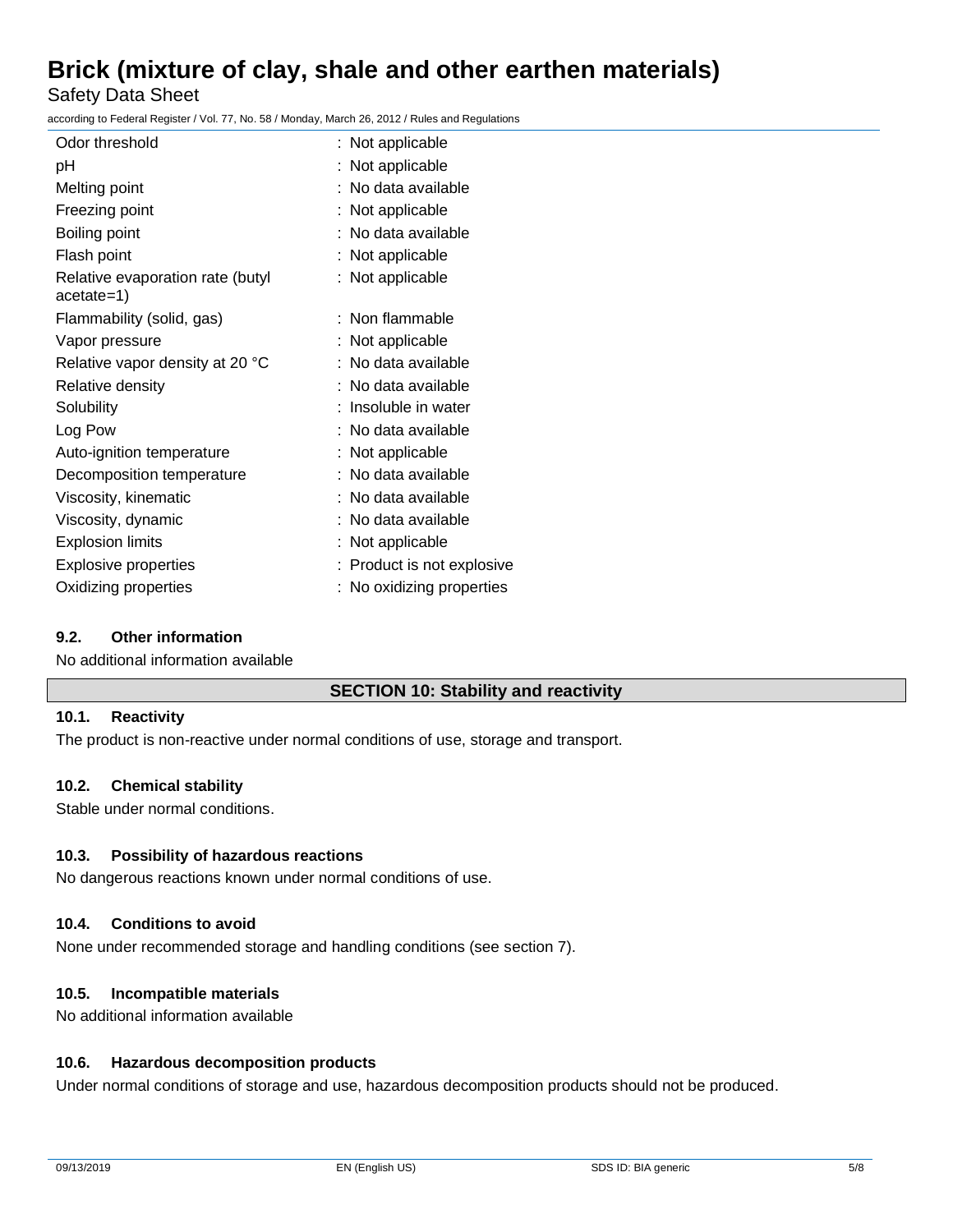Safety Data Sheet

according to Federal Register / Vol. 77, No. 58 / Monday, March 26, 2012 / Rules and Regulations

## **SECTION 11: Toxicological information**

#### **11.1. Information on toxicological effects**

| Acute toxicity (oral)             | : Not classified                                                                                                                                                                                                                                                                        |
|-----------------------------------|-----------------------------------------------------------------------------------------------------------------------------------------------------------------------------------------------------------------------------------------------------------------------------------------|
| Acute toxicity (dermal)           | : Not classified                                                                                                                                                                                                                                                                        |
| Acute toxicity (inhalation)       | : Not classified                                                                                                                                                                                                                                                                        |
| Unknown acute toxicity (GHS)      | 65-100 % of the mixture consists of ingredient(s) of unknown acute toxicity (Oral)<br>65-100 % of the mixture consists of ingredient(s) of unknown acute toxicity<br>(Dermal)<br>65-100% of the mixture consists of ingredient(s) of unknown acute toxicity<br>(Inhalation (Dust/Mist)) |
| Skin corrosion/irritation         | : Not classified                                                                                                                                                                                                                                                                        |
| Serious eye damage/irritation     | : Not classified                                                                                                                                                                                                                                                                        |
| Respiratory or skin sensitization | : Not classified                                                                                                                                                                                                                                                                        |
| Germ cell mutagenicity            | : Not classified                                                                                                                                                                                                                                                                        |
| Carcinogenicity                   | : May cause cancer (dust) (inhalation).                                                                                                                                                                                                                                                 |

|                                       | <b>SECTION 12: Ecological information</b>                                                                                |
|---------------------------------------|--------------------------------------------------------------------------------------------------------------------------|
| Symptoms/effects after eye contact    | : Dust particles may cause eye irritation by mechanical irritation.                                                      |
| Symptoms/effects after inhalation     | : Dust from this product may cause irritation to the respiratory tract.                                                  |
| Symptoms/effects                      | : Causes damage to organs (lungs) through prolonged or repeated exposure<br>(Inhalation). May cause cancer (Inhalation). |
| Viscosity, kinematic                  | : No data available                                                                                                      |
| Aspiration hazard                     | : Not classified                                                                                                         |
| STOT-repeated exposure                | : Causes damage to organs (lungs) through prolonged or repeated exposure<br>(Inhalation).                                |
| STOT-single exposure                  | : Not classified                                                                                                         |
| Reproductive toxicity                 | : Not classified                                                                                                         |
| IARC group                            | 1 - Carcinogenic to humans (dust by inhalation)                                                                          |
| Silicon dioxide (quartz) (14808-60-7) |                                                                                                                          |

## **12.1. Toxicity**

Ecology - general : The product is not considered harmful to aquatic organisms or to cause long-term adverse effects in the environment.

## **12.2. Persistence and degradability**

No additional information available

## **12.3. Bioaccumulative potential**

No additional information available

## **12.4. Mobility in soil**

No additional information available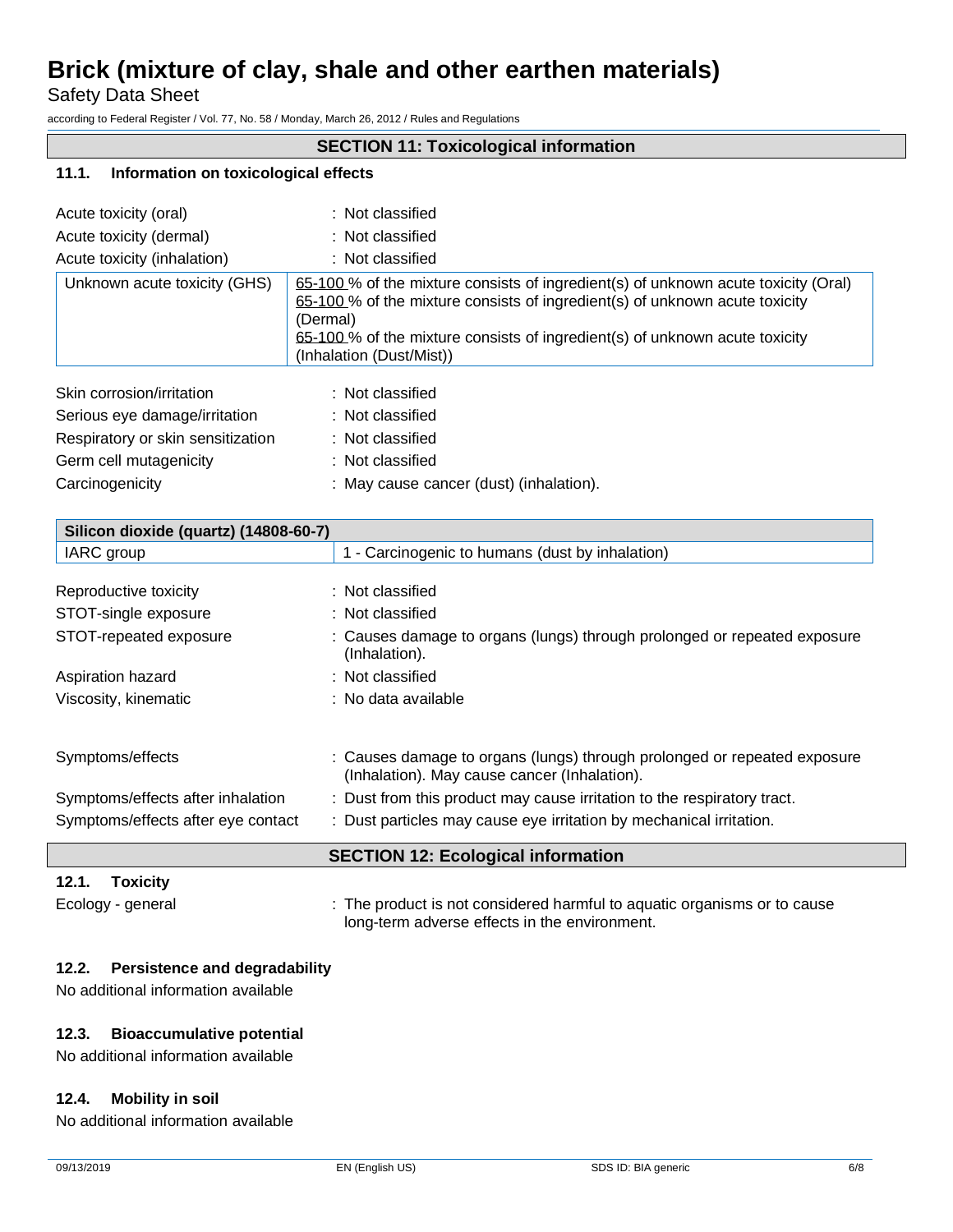Safety Data Sheet

according to Federal Register / Vol. 77, No. 58 / Monday, March 26, 2012 / Rules and Regulations

## **12.5. Other adverse effects**

No additional information available

## **SECTION 13: Disposal considerations**

## **13.1. Disposal methods**

Waste treatment methods : Dispose of contents/container in accordance with local, regional, national and/or international regulation

## **SECTION 14: Transport information**

#### **Department of Transportation (DOT)**

Not regulated.

#### **Transportation of Dangerous Goods**

Not regulated.

#### **Transport by sea**

Not regulated.

## **Air transport**

Not regulated.

## **SECTION 15: Regulatory information**

#### **15.1. US Federal regulations**

All components of this product are listed, or excluded from listing, on the United States Environmental Protection Agency Toxic Substances Control Act (TSCA) inventory

## **15.2. International regulations**

## **CANADA**

## **Silicon dioxide (quartz) (14808-60-7)**

Listed on the Canadian DSL (Domestic Substances List)

## **EU-Regulations**

## **Silicon dioxide (quartz) (14808-60-7)**

Listed on the EEC inventory EINECS (European Inventory of Existing Commercial Chemical Substances)

## **National regulations**

## **Silicon dioxide (quartz) (14808-60-7)** Listed on IARC (International Agency for Research on Cancer) Listed on PICCS (Philippines Inventory of Chemicals and Chemical Substances) Listed on NZIoC (New Zealand Inventory of Chemicals) Listed on the AICS (Australian Inventory of Chemical Substances) Listed on Taiwan National Chemical Inventory Listed on the Korean ECL (Existing Chemicals List) Listed on the Japanese ENCS (Existing & New Chemical Substances) inventory Listed on the Inventory of Existing Chemical Substances Produced or Imported in China (IECSC). Listed on KECI (Korean Existing Chemicals Inventory)